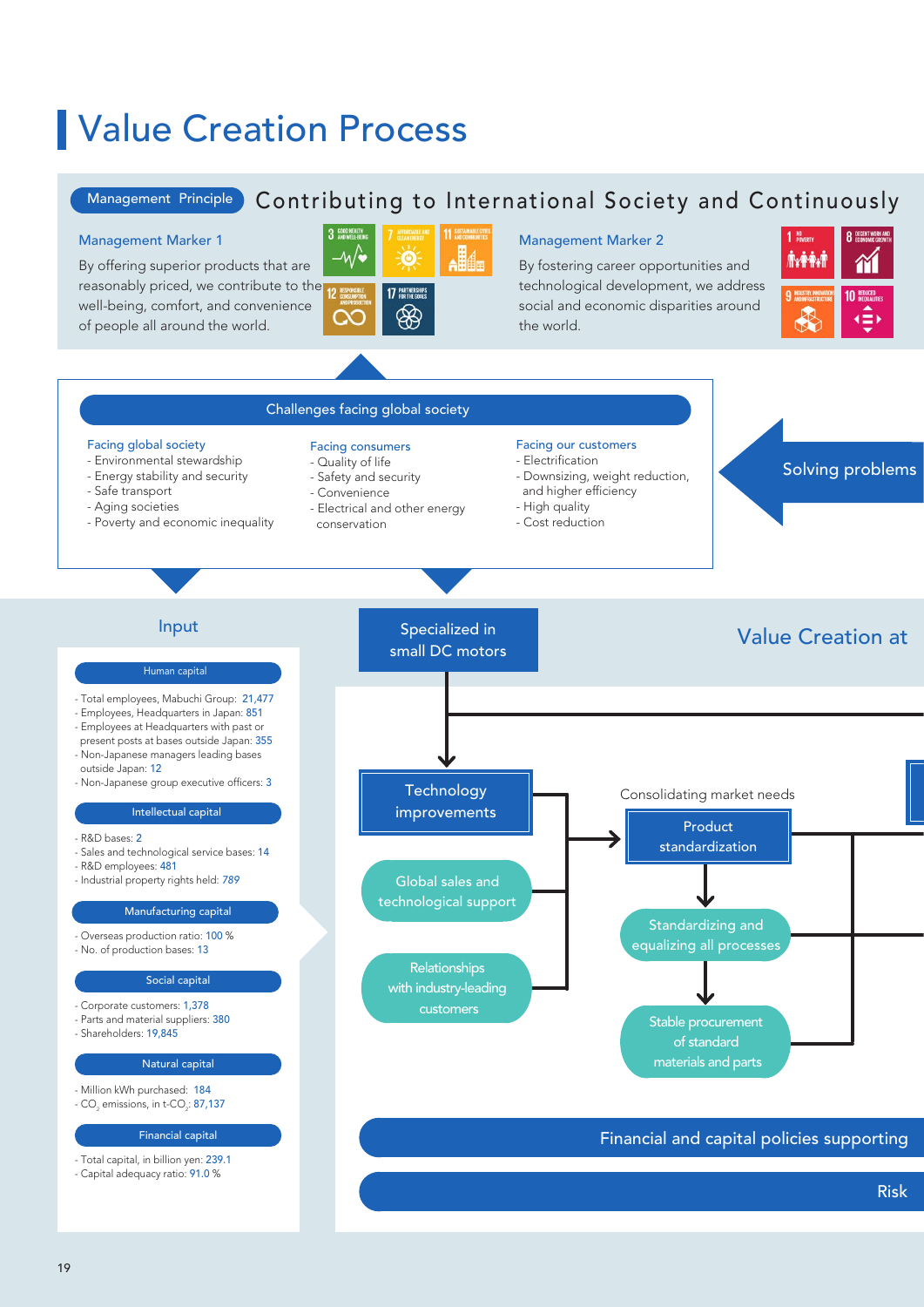## Increasing Our Contribution

By placing highest value on our people, we empower and encourage them to realize their potential and contribute to society.



Conduct corporate activity which preserves the earth's environment and protects human health.



### Contribution to global society

### Contribution to global society

- Safe, comfortable, prosperous society
- Convenient goods that can be carried
- wherever the consumer would like
- Affordable prices
- Reduction of energy consumption and environmental impact
- Reduction of economic inequality
- Contribution to customers
- Contribution to size and weight reduction, and to the improvement of product efficiency for customers
- Elimination of quality problems
- Providing low-cost products to customers

### Creation of economic value

- Creating economic added value as a result of contribution to society and customers and redistributing it to our stakeholders

## **Mabuchi Motor** Value Creation at Mabuchi Motor Creation at Mabuchi Motor Creation at Mabuchi Motor Creation at M



## Human resources

- Education of top engineers
- Active roles of female employees - Developing global human resources
- 

### Intellectual assets

- We push the knowledge frontier of compact, lightweight, high-efficiency motors, and of the production processes and management approaches that optimize their potential
- We gain new knowledge through expansion to high-value added markets for our products

### Manufacturing assets

- Established of the global five-pole business structure covering China, Southeast Asia, the Americas, and Europe - Expanding business in the Americas and Europe by utilizing new production bases of Mexico and Poland

### Impact on society & environment

- We reduce the environmental impact of our business activities through local production for local consumption
- We strive always to build an even stronger relationship with each stakeholder

### Financial achievements

- High operating income ratio
- Long-term and stable return to stakeholders
- Risk reserves
- Management control by ROIC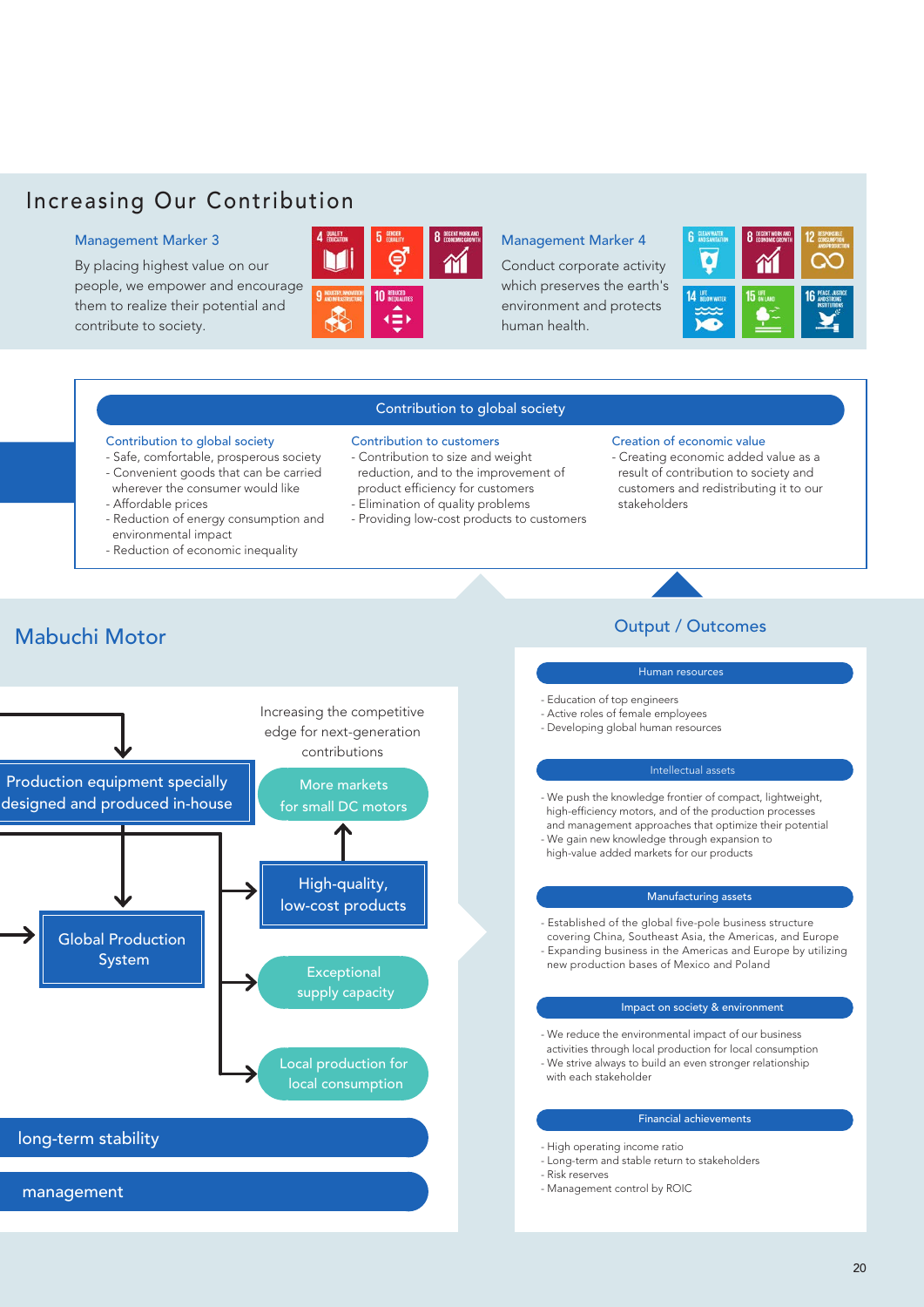# Value Creation Process

66 years of focus on small DC motor technologies and products

Our Management Principle conveys our desire always to increase our contribution to society and to remain a company that is indispensable to the world.

Highly efficient small DC motors convert electric energy into mechanical energy. Better and better motor technology, and then even higher efficiency, lead to the conservation of energy, which reduces environmental impact. Moreover, production of small DC motors in developing countries and regions provides job opportunities, develops local economies, and fosters new engineering and managerial talent.

## Specialized in small DC motors

- We have limited our products and business domain intentionally to small DC motors, investing in human, intellectual, manufacturing and other capital in this domain. This is how we established and maintained our position as the leading small DC motor company despite the existence of competitors who are larger in scale.
- While focusing on these products and this business domain, we have watched markets all over the world. We've grown and preserved our competitiveness by satisfying the tough requirements of leading customers in the global market.
- We've expanded the markets where our products are used, securing business growth while adhering to our core business philosophy of being a contributor to society. Having started in the model and toy market, we expanded to other applications for our products, entering the home appliances, electric power tools, precision and office equipment, audio-visual equipment, and automotive appliances markets, among others.

### Our goals

Expand the applications of our products into markets that are positioned in domains with higher added value by utilizing human, intellectual and manufactured capital which have been cultivated.

## Technology improvements in small DC motors **Product** standardization

- By concentrating our resources into the small DC motor business, we have developed not only our own core motor technologies but also technologies for motor products, motor production, parts, parts production (such as technologies for press, metal processing, resin molding and molds), and final production e quip m ent (such as assembly equipment).
- Among our technologies for small DC motors, we have unrivaled brush motor technologies.
- We are equally capable of responding to our customers' needs for brushless motors with long service lives. We apply the core technologies we have cultivated for brush motors to achieve more compact, lighter weight, and higher efficiency also in our brushless motors.
- · By developing and producing compact and lightweight eco-friendly model motors, we will contribute to curbing the use of global resources.



Cultivate the two domains of peripheral parts technologies and brushless motor technologies and promote developing the market of high value added applications.

- Our product standardization strategy is the most important means through which we practice our Management Principle.
- The functions, sizes, and prices of motors that customers need and request are as diverse as the customers themselves. Yet, we have the necessary know-how, and the proven capability, to identify and produce motors that cater to multiple customers' needs.
- $\bullet$ It is through our technological expertise and careful attention to customers' specific needs that we are able to meet their requests with our smaller, lighter, more affordable motors.
- Creating and making customized motors tailored to our customers requests would not be difficult - but the resulting products would cost a lot more. We help protect our customers' competitiveness by working with them to deliver the products they want at a good price.
- Our product development engineers commit to tough restrictions in order to achieve higher performance products using standard parts, keeping use of customized parts (which raise product prices) to a minimum.

Position standard products in new applicaiton markets. At present, we are expanding sales of brushless motors into new applications in the fields of both automotive appliances and consumer and industrial products and aiming to build a standard at an early stage.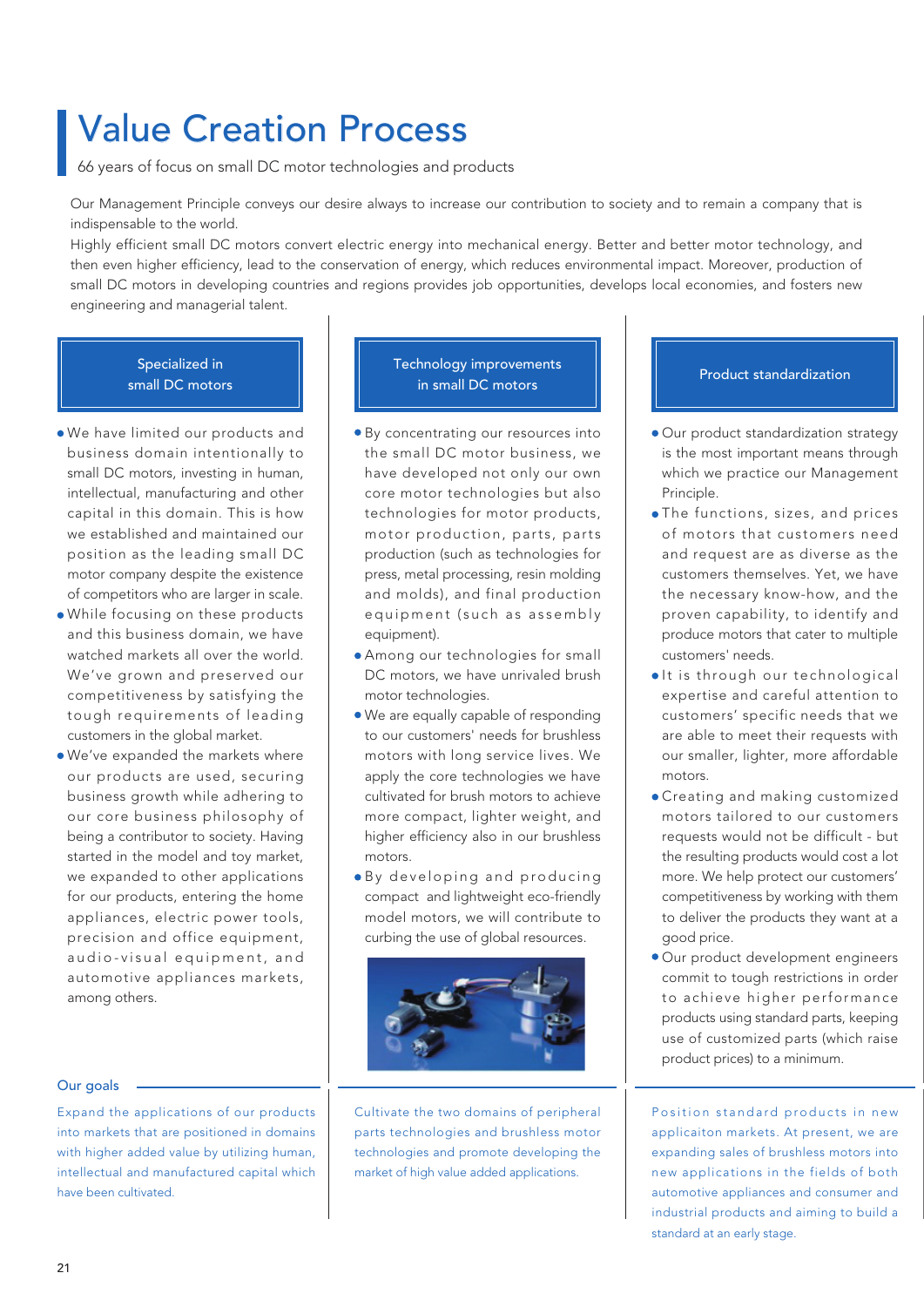Value Creation at Mabuchi Motor local consumption Stable procurement Relationships **Exceptiona** Standardizing and Product standardization Production equipment specially designed and produced in-house equipment specially designed and produced in-house Global production system Specialized in small DC motors **Technology** improvements High-quality, lowcost products

- To optimize our five-region global p r o duction system, we must improve the production efficiency of new bases to match that of our existing bases as quickly as possible. Achieving that will engage the cumulative skills and talents from all across Mabuchi Group companies. Fortunately, Mabuchi Motor has deep experience in bringing the capacities of its workforce to bear in creating new value globally. For example:
- **In 1964, our first overseas production** base opens in Hong Kong; 1986 we entered Guangdong Province, China. Headquarters and the Hong Kong office were instrumental.
- Our Taiwan office played an active role in launching our production base in Jiangsu, 1993.
- Our team at Bien Hoa, Vietnam put our production base in Danang, Vietnam on track.
- Today, the local team at our newest production bases in Mexico and Poland are collaborating with colleagues from Japan, China, Vietnam, and Taiwan.

Global production system **Production equipment specially** designed and produced in-house **High-quality, low-cost products** 

- Decades ago, production at our newly established bases outside Japan relied on labor-intensive processes. But as the company developed along with the areas where we were producing, we applied our accumulated expertise to design and build specialized equipment that automated more and more of our production processes.
- Through automation, we increase production efficiency and reduce p r o duction costs in our maior production bases such as China and Vietnam. But automation has an additional important advantage: it helps us add value to the areas where we operate, through human capital investments. Automation creates more qualified, higher-paying jobs and multiplies career opportunities for employees.
- We have been focusing on this initiative as it is a win-win situation for the governance and the local people who want to reduce production costs, upgrade their jobs, and increase their salary levels.

- · Typically, quality and cost are proportional to each other - if quality improves, costs increase accordingly; cost reductions would normally lead to lower quality.
- At Mabuchi Motor, high quality and low cost coexist. We achieve this through three fundamental strategies: specialization in small DC motors, product standardization, and a global production system.
- With high quality and low cost, we put approx. 1.2 billion motors in customers' products every year, motors that support safety and comfort in the lives of people around the world. This is the main substance of our contribution to society.
- We have achieved a high operating profit margin, and since our foundation have never posted an operating loss.
- Among our financial achievements, we place special emphasis on the operating profit margin. We view the operating profit margin as a key indicator of the contribution our products make to society. In product development, our engineers know that any new product we make must achieve a high operating profit margin.

The operating income ratio of 15% or higher is our target. We pursue highly efficient management by introducing ROIC in order to achieve further growth by investing operating income in new areas.

In the medium term, expand sales in the Americas and Europe by taking advantage of our new production bases in Mexico and Poland.

For long-term expansion, assess the investment environment in new regions to identify opportunities.

Complete automation of the inspection process, still heavily dependent on human eyes and ears. We're dedicating research and development efforts to this task.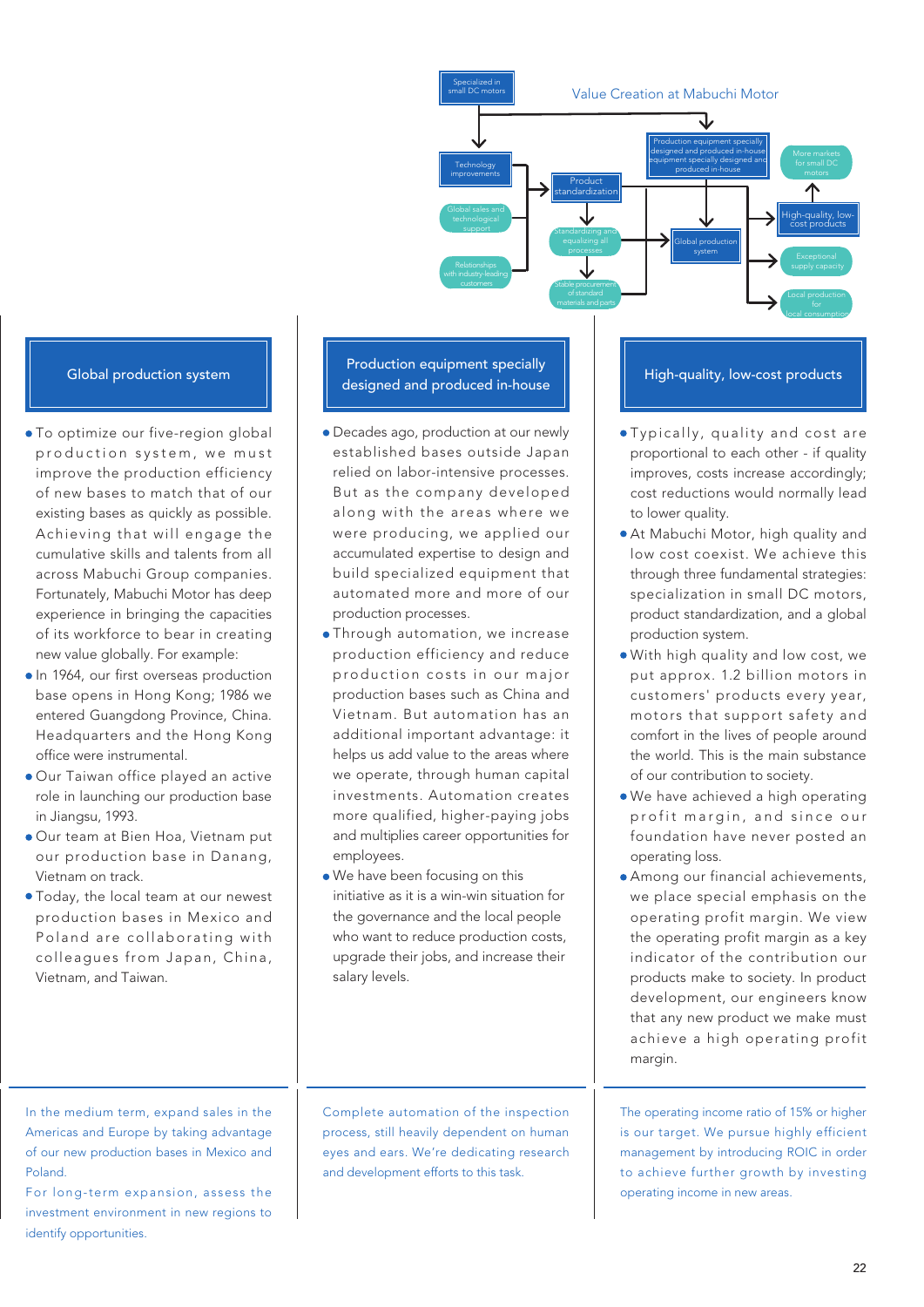# Long-Term Management Policy

Our Management Principle is "Contributing to International Society and Continuously Increasing Our Contribution", and we are making company-wide efforts to realize this Management Principle.

 The Long-Term Management Policy embodies this Management Principle in a span of about 10 years and clarifies the Long-Term Management Policy, such as what we will realize and what value we will provide to our customers and other stakeholders.

## Management Principle

## Contributing to International Society and Continuously Increasing Our Contribution

Realized in a span of about 10 years



# To Realize the Desired Vision

As a manufacturer specializing in motors, we will increase the ratio of consumer and industrial products while growing the applications of automotive products for brushed motors, brushless motors, and their units.

In such business areas, we are actively promoting the activities shown on the right based on "sustaining sound sales growth and stable, and reasonable profits" in order to realize our Long-Term Management Policy.

- **F**ocusing investments on small motors, our field of specialization, while developing technology in this field. Create new products that contribute to problem solving and technological innovation in society and expand their use.
- Building our capacity to propose solutions in cooperation with business partners, in order to achieve growth together through enhanced added value of products.
- Preserving a balance between high quality and cost by pursuing standardization and promoting next-generation manufacturing.